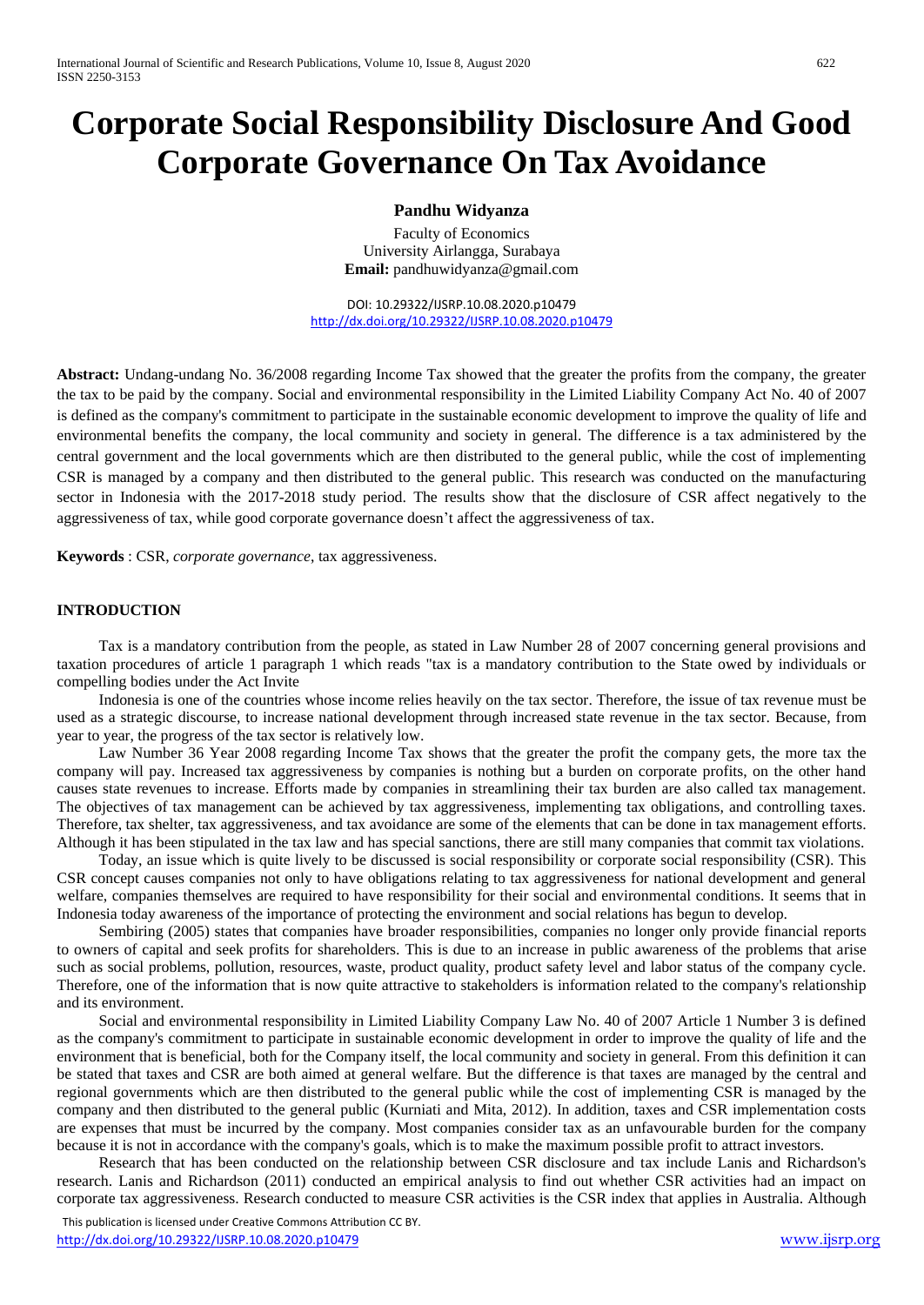there is some debate about using the CSR disclosure index as a measure of a company's CSR activities, Clarkson et.'s latest research. al., (2008) found a positive relationship between corporate environmental activities and the level of environmental and social disclosure. In addition, there are also studies that find results that are inversely proportional to Lanis and Richardson. Davis et al., (2013) who conducted research on companies in the United States that were registered with Compustat in 2002-2010 found that there was a negative relationship between CSR and Effective Tax Rate. In other words, CSR is positively related to tax aggressiveness. Thus, high social activities do not necessarily guarantee companies to pay high taxes as well.

Another issue that is no less important that can reduce corporate tax aggressiveness is Good Corporate Governance. This GCG began to receive special attention after the 1997-1998 financial crisis in Indonesia. The condition of GCG in Indonesia now is not much different from what happened before. In 2010, Governance Metrics International issued a rating of good corporate governance, and Indonesia ranked 37 out of 39 countries surveyed. This shows that until now the condition of GCG still needs improvement, moreover the GCG chosen by the company can influence the company's taxation policy. An effective corporate taxation policy can support a company's performance to generate profits in accordance with the interests of shareholders. Therefore the topic of GCG still needs to be the main focus of research in addition to the issue of social and environmental responsibility.

The National Committee on Governance Policy states that corporate organs, which consist of General Meeting of Shareholders (GMS), the Board of Commissioners and Directors, have an important role in the effective implementation of Good Corporate Governance. An important element of the General Meeting of Shareholders is the shares owned by the blockholders because the shares owned are relatively large, so that they can exert considerable influence in the company's decision making. The Board of Commissioners is the organ of the company that supervises and provides advice to the Directors to ensure that the company is managed with the company's aims and objectives. To increase the quality of supervision, an independent board of commissioners is needed, this is supported by the Decree of the Directors of PT. Indonesian Securities Exchange No. Kep-305 / BEJ / 07-2004, Rule Number IA concerning Listing of Shares and Other Equity Securities other than Shares Issued by the Company Noted, which states that the number of Independent Commissioners is at least 30% of all members of the Board of Commissioners.

### **THEORETICAL REVIEW** (BOLD, CAPITAL 14 pt)

#### **Tax Aggressiveness**

Minimizing tax obligations can be done in various ways, both those that still meet tax requirements and those that violate tax regulations. The terms often used are tax evasion and tax avoidance. Sophar Lumbantoruan in his book tax accounting (1996: 489) explained the definition related to these two terms. Tax evasion is tax avoidance by violating the provisions of tax regulations. Tax avoidance (tax avoidance) is tax avoidance by complying with existing regulations.

Tax aggressiveness is a vulnerable action by large companies throughout the world. Hlaing (2012) defines tax aggressiveness as a tax aggressiveness activity of all companies involved in efforts to reduce the effective tax rate. Tax aggressiveness is an act of reducing taxes that are of public concern because these actions are socially irresponsible actions that harm society and the government.

Corporate tax can be linked to public attention if the payment of this tax has implications for the wider community as opposed to company operating costs. Avi-Yonan (2008) revealed that the aim of minimizing the amount of tax paid by companies is to be understood and will show some ethics, community or other stakeholders in the company. Jimenez (2008) states that recent empirical evidence shows that tax aggressiveness is more pervasive in weak good corporate governance. In addition, Slemrod (2004) in Balakrishnan et. al. (2011) argues that tax aggressiveness is a more specific activity, which includes transactions whose main purpose is to reduce corporate tax obligations. Balakrishnan et. al. (2011) stated that tax-aggressive companies are characterized by lower transparency.

Hanlon and Heitzman (2010) define the aggressiveness of corporate income tax (often referred to as tax avoidance) as the most recent level of the spectrum of a series of tax aggressiveness behaviors. Aggressive transactions and decision making might potentially be a problem of tax avoidance or tax evasion.

#### **Corporate Social Responsibility**

Marnelly (2012) states that there are two types of CSR concepts, namely in a broad and narrow sense. CSR in a broad sense is closely related to the goal of achieving sustainable economic activity. Sustainability of economic activities is not only related to social responsibility but also concerns corporate accountability to the community and the nation and the international world. CSR in the narrow sense can be understood from several regulations and expert opinions.

Some regulations that define CSR include the 2007 Limited Liability Company Law article 1 number 3 which states that social and environmental responsibility is the company's commitment to participate in sustainable economic development in order to improve the quality of life and the environment that is beneficial, both for the Company itself, the community local, as well as the community in general and the Investment Act 2007 article 15 letter b which states that corporate social responsibility is the responsibility inherent in every investment company to continue to create a harmonious, balanced, and in accordance with the environment, values, norms, and local culture.

#### **Good Corporate Governance**

A good corporate governance will be able to work optimally if the principles of Good Corporate Governance are applied in every aspect of the business and in all levels of the company. KNKG states that there are five principles of Good Corporate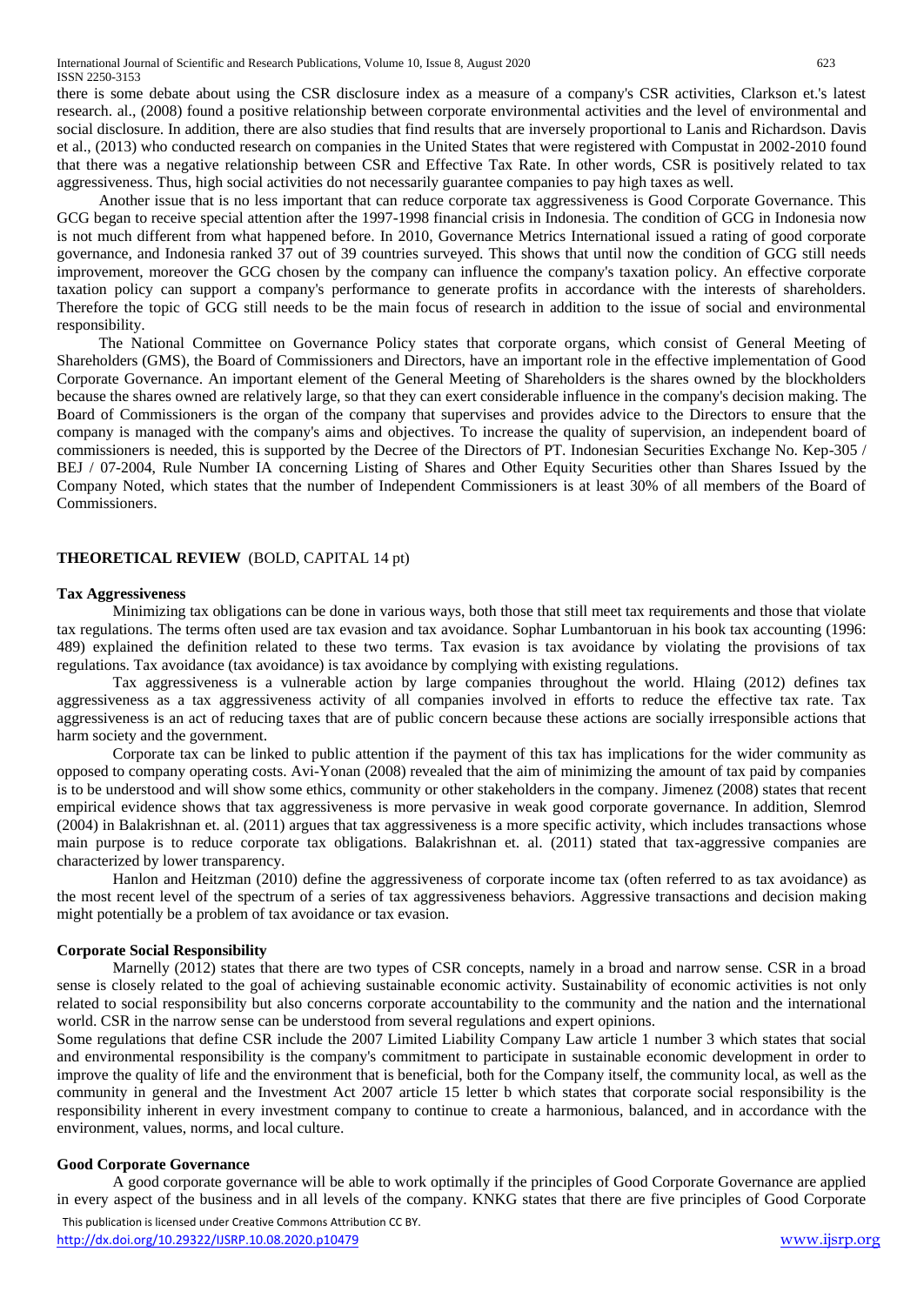Governance, namely transparency, accountability, responsibility, independence and fairness and equality. KNKG further explains the basic principles of each principle. As transparency states that every company is required to disclose material and relevant information about related matters that can influence the decision making of shareholders, creditors and other stakeholders. The principle of accountability has the principle that transparent and reasonable company performance can be achieved with performance that is managed properly, measured and in accordance with the interests of the company while taking into account the interests of shareholders and other stakeholders. The principle of responsibility explains that each company must comply with every statutory regulation and carry out responsibilities to the community and the environment. The principle of independence requires companies to be managed independently so that each organ of the company does not dominate each other and cannot be intervened by other parties. The last principle, fairness and equality, signals the company to always pay attention to the interests of shareholders and other stakeholders with fairness and equality

#### **Effects of CSR Disclosures on Tax Aggressiveness**

Stakeholder theory states that the company in carrying out its operations, must consider all parties affected by the company's operational activities. In this case, the company does not only prioritize the interests of shareholders, but also concerns the interests of the community, government, consumers, suppliers, analysts, and so on. One form of company attention to stakeholders is to obey and pay taxes accordingly.

Lanis and Richardson (2011) state that if companies are considered to avoid taxes, it is generally not considered paying their "fair shares" in the form of corporate income tax to the government which is used to help underwrite financing of public goods. In addition, Lanis and Richardson (2011) also argue that in paying taxes, companies should have some ethical considerations for the community and other stakeholders. Therefore, tax aggressiveness by companies can be considered socially irresponsible.

The environment and society simply influence the performance of a company. One form of communication between the community and the company is through corporate social responsibility or CSR in accordance with the theory of legitimacy. This form of social responsibility aims to attract the attention of the community so that the company has a good and acceptable impression in the community. Legitimacy requires companies to disclose CSR and make a profit. A company can be said to have successfully carried out legitimacy if it is able to meet the expectations of society through the implementation of corporate social responsibility.

One form of company obligation is paying taxes. By paying taxes, companies participate in contributing to national development in order to prosper the lives of the people. This is similar to the opinion of Harari, et. al. (2012) in Yoehana (2013) states that from a community perspective, taxes can be seen as dividends paid by companies to the community as a reward for using available resources. If the company avoids the proper tax payment, the company may be subject to witnesses or punishment.

Tax aggressiveness or better known as minimizing tax vulnerability is carried out by large companies throughout the world. Therefore, to generate public trust, it is important for companies to carry out their social responsibilities through disclosure of annual reports. Avi-Yohan (2008) in Lanis and Richardson (2012) states that corporate tax can only be associated with CSR if the tax payments made by the company do have implications for the wider community. But in general, companies feel burdened with the many responsibilities that exist, so that minimizing taxes has become one of the options to ease responsibility. Based on the description above it is clear that companies that carry out tax aggressiveness will minimize corporate tax payments for profit, the hypothesis of this study is:

H1: CSR disclosure has a negative effect on tax aggressiveness

#### **The Effect of Good Corporate Governance Management on Tax Aggressiveness**

Seeing the condition of good corporate governance in Indonesia, it can be said that good corporate governance in Indonesia is still lacking when compared to other countries. Therefore, shareholders still have doubts about the performance of management in maximizing profits and in making tax aggressiveness decisions. According to Shleifer and Vishny (1986); Jensen (1993) in Lanis and Richardson (2011) the existence of blockholders adds supervisory incentives to management. This is because blockholders have a significant influence when compared to minority shareholders.

This better supervision causes the tax aggressiveness of the company to be more effective and so does the amount of tax paid. The National Committee on Governance Policy (KNKG) stated that shareholders must realize that in exercising their rights and responsibilities they must also pay attention to the survival of the company. Therefore, good corporate governance will oversee management activities, one of the manifestations is a reduction in tax aggressiveness, because with better tax aggressiveness, the value of the company will indirectly increase and will attract other investors to provide funds to the company. This can help maintain the viability of the company. Based on the description above, the hypothesis of this research is: H2: Good corporate governance has a positive effect on tax aggressiveness

### **METHODOLOGY**

The research in this thesis uses a quantitative approach by testing hypotheses. The operational definitions of the variables in this study are:

#### **1. Tax Aggressiveness**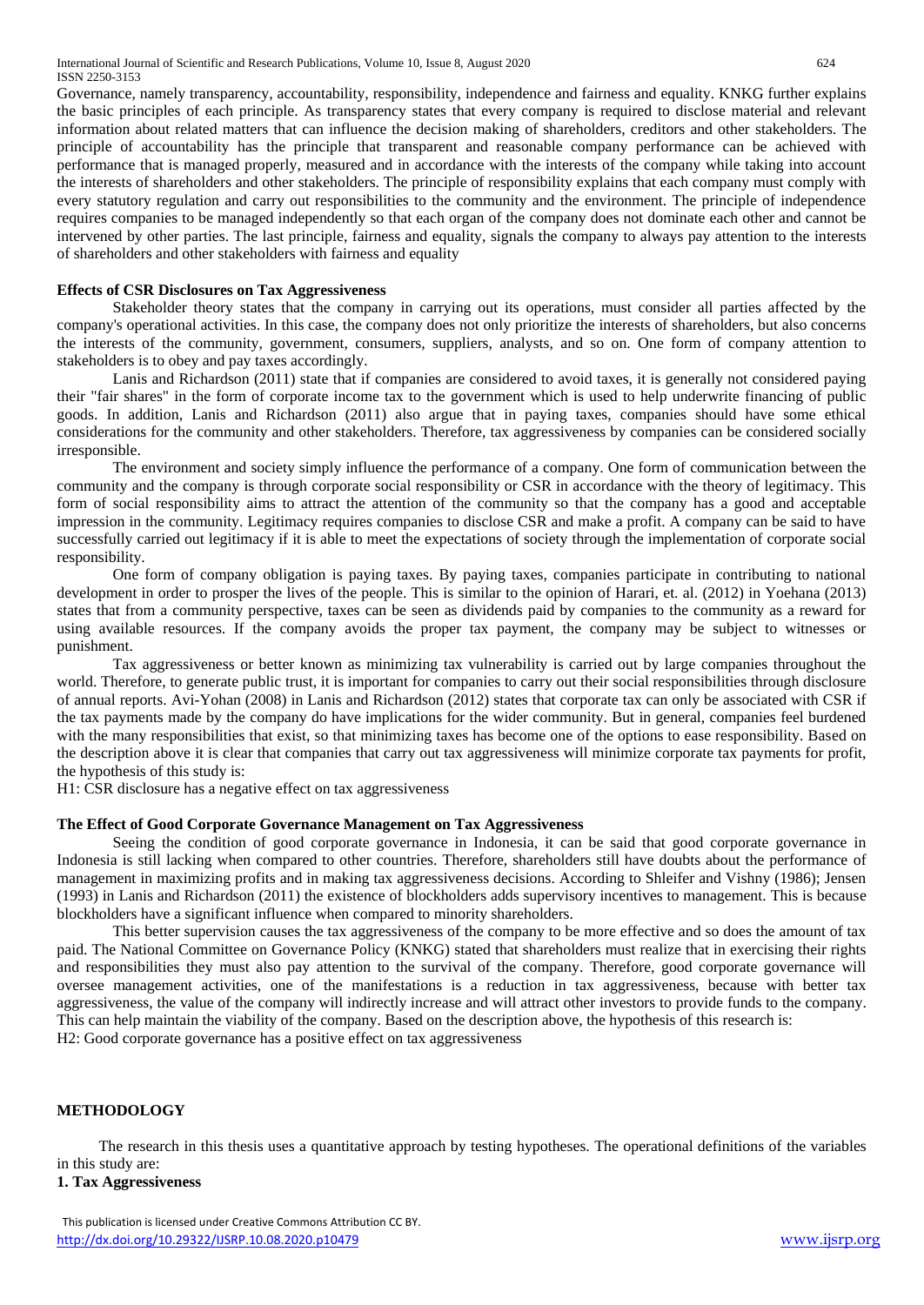Tax aggressiveness is one of the ways undertaken by companies to minimize the tax burden to be paid in a legal or illegal way. Effective Tax Rate (ETR) is the main proxy in this study. ETR represents the percentage of total load

To know the existence of tax aggressiveness can be seen from the low ETR value (Lanis and Richardson, 2013). A low ETR indicates lower income tax burden than pretax income. Income tax paid by the company from all total income before tax. ETR was measured using the Lanis and Richardson (2012) proxy model because the most widely used. ETR is count by income tax expense divided by income before tax.

## **2. Corporate Social Responsibility**

CSR in this study will be measured using a check list that refers to the disclosure indicators used by Sembiring (2005) because it is more in line with the state of the company in Indonesia. This is because the CSR disclosure situation in Indonesia is still general in nature and has not yet been deeply applied. This indicator consists of seven categories, namely the environment, energy, health and safety of the workforce, other labor, products, community involvement, and the public. The number of items expected by manufacturing companies is 78 items consisting of environmental categories (13 items), energy categories (7 items), labor health and safety categories (8 items), other categories of labor (29 items), product categories (10 items), community involvement categories (9 items), and general categories (2 items).

This measurement is done by matching the items on the check list with the items disclosed by the company. If an item is disclosed then a value of 1 is given, if the item is not disclosed then a value of 0 is given in the check list. After that, the index disclosure results will be calculated with the CSRI.

### **3. Management Compensation**

Compensation is the total wage given to employees for services provided to the company. This study uses Irawan and Farahmita's (2012) method of calculation, which is the natural logarithm proxy following the total value of compensation received by key management for one year. Management compensation data is contained in the disclosure of Notes to the Company's Financial Statements.

## **4. Independent Commissioner**

An independent board of commissioners is one that has no affiliation with the directors or board of commissioners and does not serve as a director of a company related to the owner's company according to regulations issued by the IDX. In this study, the variable independent commissioners will be measured by the percentage of the number of independent boards of commissioners divided by the total number of company boards.

# **5. Ownership of Directors**

Ownership of directors is share compensation granted through directors' share ownership (Irawan and Farahmita, 2012). Measurement of share ownership of directors in this study uses the percentage of share ownership owned by the board of directors until the end of the year.

### **6. Blockholder Ownership**

Blockholder ownership is the ownership of companies owned by other institutions outside the company, such as banks, insurance companies, investment companies, pension funds, investment trusts, mutual funds, and other investment groups. The blockholder ownership variable is measured by using the proportion of shares owned by outside parties other than the management of the company and the parent entity or subsidiary of more than 5% at the end of the year measured in percentage of the number of shares outstanding.

### **Population and Sample**

According to Sugiyono (2006: 215), population is a generalization area that consists of objects or subjects that have certain qualities and characteristics determined by researchers to be studied and then drawn conclusions. In this study the population used is companies incorporated in the manufacturing sector that are consistently listed on the Indonesia Stock Exchange (IDX) during the study period, namely the 2017 and 2018 periods. The selection of the four-year period aims to obtain the latest data and is expected to obtain good results in explaining the factors that affect tax aggressiveness. The researcher considers that the choice of manufacturing companies is due to the large number of companies in a population and the relatively more companies having an impact on the environment compared to service or trading companies. Problems in manufacturing companies are also more complex in tax matters, so it is expected to be better able to describe the state of companies in Indonesia. According to the IDX, the sectors classified as manufacturing companies are companies engaged in the basic and chemical industries, various industries, and consumer goods industries.

# **THE RESULTS OF STATISTICAL TESTS**

### **Factor Analysis**

To measure good corporate governance, this study uses management compensation, independent commissioners, managerial ownership and blockholder ownership. These four indicators are used to form a composite variable, namely good corporate governance. From appendix 2 it can be seen that the value of Keisyer-Meyer Olskin (KMO) has shown results of 0.538 which means greater than 0.5. Likewise, the value of Bartlett's Test of Sphericity shows a significance value of 0,000, which means less than 0.05. The following is the SPSS processed table: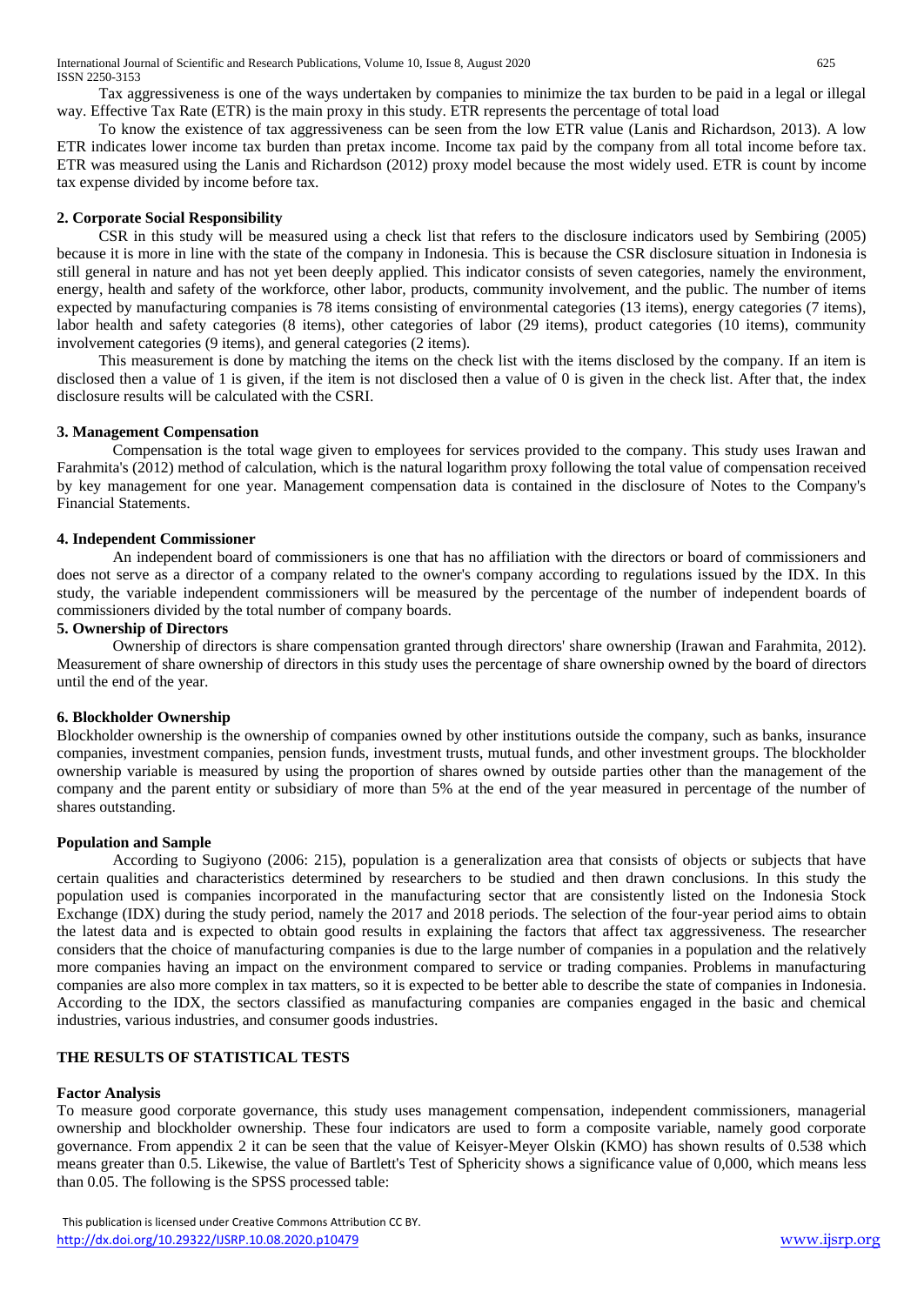| .<br><b>KMO and Bartlett's Test</b>             |                    |        |  |  |  |  |
|-------------------------------------------------|--------------------|--------|--|--|--|--|
| Kaiser-Meyer-Olkin Measure of Sampling Adequacy |                    | 0,538  |  |  |  |  |
|                                                 | Approx. Chi-Square | 50,725 |  |  |  |  |
| <b>Bartlett's Test of Sphericity</b>            | Df                 |        |  |  |  |  |
|                                                 | Sig.               | 0.000  |  |  |  |  |

### Source: Processed by SPSS, 2020.

On the basis of the Keisyer-Meyer Olskin (KMO) value of Bartlett's Test of Sphericity, thus indicators of management compensation, independent commissioners, managerial ownership and blockholder ownership can be attributes that form variables of good corporate governance mechanisms.

## Classical Assumption Testing

Regression testing conducted on the regression equation will be tested on classical assumptions consisting of normality test, muticolinierity test, heterokedasticity test and autocorrelation test. Following are the test results from the SPSS: a. Normality test

The normality test results can be seen in table below:

| Table 2<br><b>Normality Test</b> |                       |  |  |  |
|----------------------------------|-----------------------|--|--|--|
| Model                            | Asymp. Sig (2-tailed) |  |  |  |
|                                  | 0.161                 |  |  |  |

Source: Processed Results of SPSS, 2020.

From the classic assumption test table it can be seen that the significance level of one sample Kolmogorov-Smirnov shows the number 0.161, which means it is greater than 0.05 so it can be concluded that the data is normally distributed. This is supported by the following table, the points approach the diagonal line, which means the data has been normally distributed.

# **Multicollinearity Test**

Multicollinearity test aims to test whether the regression model found a correlation between independent variables (independent) (Ghozali, 2016: 105-106). Multicollinearity can be seen from the value of tolerance and its opponents as well as the variance inflation factor (VIF). Both of these measurements indicate which of each independent variable is explained by other independent variables. From the multicollinearity test table it can be seen that the VIF value for variables is less than 10 for variables in the regression model 1. It was concluded that the regression model 1 does not have multicollinearity between the independent variables in the regression model, because the VIF value <10 and tolerance value > 0.1 are meaning that there is no multicollinearity. Multicollinearity test results can be seen in the following table.

| Table 3                                             |  |  |
|-----------------------------------------------------|--|--|
| <b>Variance Inflation Factor (VIF) Test Results</b> |  |  |

| Variabel                                                           | Tolerance | <b>VIF</b> | Kesimpulan              |  |  |  |
|--------------------------------------------------------------------|-----------|------------|-------------------------|--|--|--|
|                                                                    | ገ 971     | .030       | Bebas Multikolonieritas |  |  |  |
| GCG                                                                | ገ 071     | 030        | Bebas Multikolonieritas |  |  |  |
| $\alpha$ $\approx$ $\approx$ $\alpha$ $\approx$ $\alpha$<br>$\sim$ |           |            |                         |  |  |  |

Source: Processed Results of SPSS, 2020.

### **Heterokedastisitas test**

From the heteroscedasticity graph produced from SPSS, it can be seen that the plot graph between the predicted value is ZPRED and the residual value is SRESID. There is no specific pattern, and the pattern of dots spread on the scatterplot graph so that it can be concluded that heterocedasticity does not occur.

### **Autocorrelation Test**

The autocorrelation test aims to test whether in the linear regression model there is a correlation between the error of the intruder in the t period and the error of the intruder in the t-1 period (before). The regression model in this study produced the Durbin Watson value was 2.008 with the Durbin Watson table value was  $1.7432$  (k = 2, n = 128) and the 4-du value was 2.2568. Then it can be concluded that the value of  $2.008$  is in the interval  $1.7432 \le 2.008 \le 2.2568$ , which means the regression equation of this study is free from autocorrelation.

# **DISCUSSION** (BOLD, CAPITAL 14 pt)

# **The Effect of Corporate Social Responsibility Disclosure on Tax Aggressiveness**

Based on the results of the regression model, the CSR disclosure variable has a negative coefficient of -0.244 with a significant level of 0.003, so the results of testing the first hypothesis can be seen that the disclosure of social responsibility reflected by the disclosure index of Corporate Social Responsibility (CSR) has a negative influence on tax aggressiveness . In other words, this explains that the CSR disclosure index has a negative effect on corporate tax aggressiveness, because companies pay a small amount of tax too. Companies that are committed to implementing CSR must participate in sustainable economic development, because CSR is a corporate social activity aimed at the benefit of internal and external parties of the company.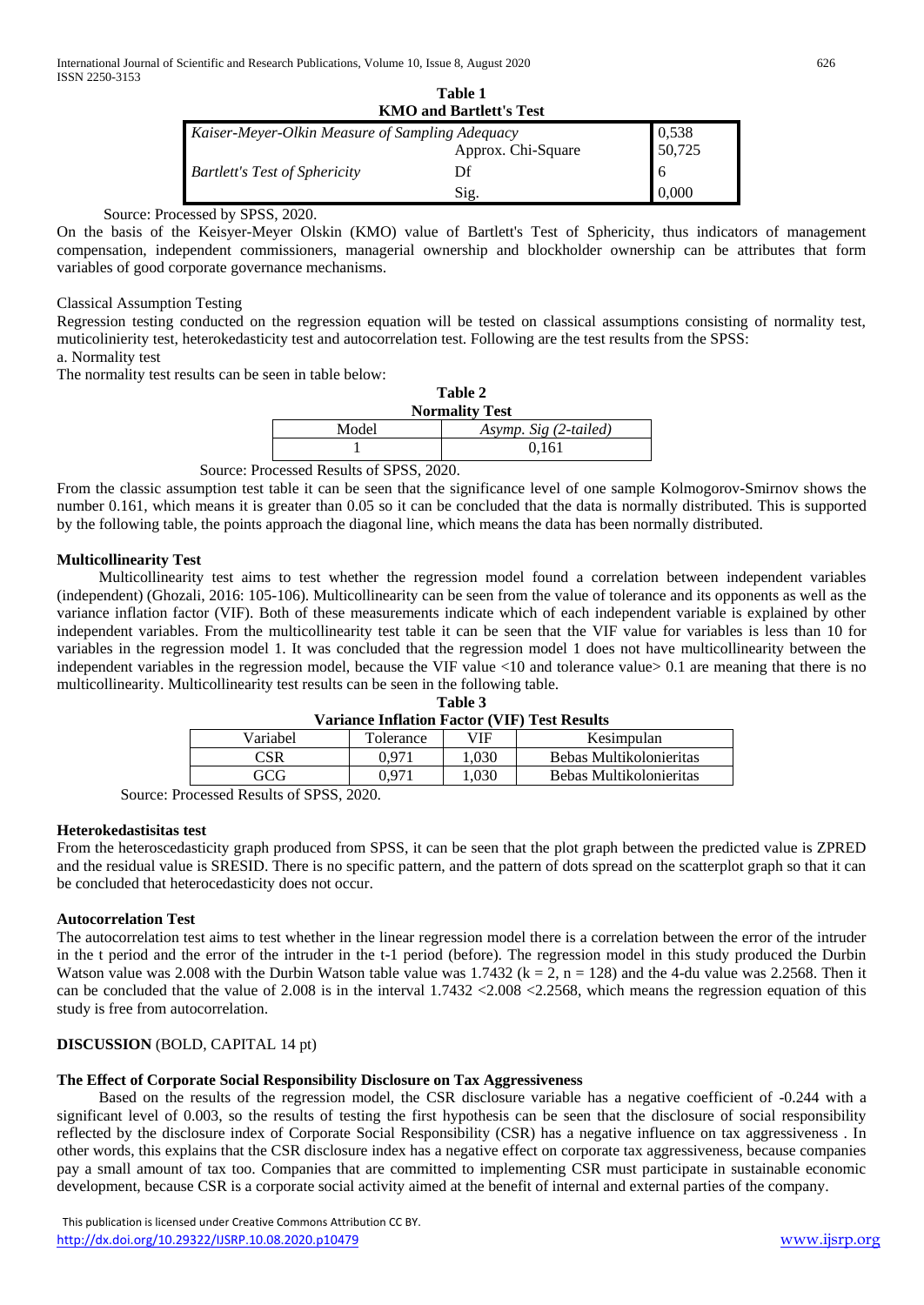The results of this study are in line with the results of research conducted by Lanis and Richardson (2011) which states that the CSR disclosure index has a negative and significant effect on tax aggressiveness. Lannis and Richardson (2011) indicate that companies that carry out CSR with a strong mandate, will be more inclined to not be aggressive in taxation actions because this can affect the views of society as a whole. The results of this study are also consistent with the results of the study of Davis et.al, (2013) which states that the CSR disclosure index has a negative effect on corporate tax payments. So companies that have good CSR disclosure do not always pay taxes with "fair value". Davis et.al, (2013) said that from the results of the study, it can be concluded that the average manager and other stakeholders do not see tax payments as an important part of corporate social action towards the community. Davis et.al, adding that with the available evidence, this also shows that the reduction in paying taxes does not mean not being socially responsible.

The results of this study indicate that in Indonesia, the companies and decision makers in it do not view tax payments as an aspect that has a large impact on their social activities as Davis et.al (2013) said. In addition, the application of CSR in Indonesia which only became a "trend" in 2007 after the issuance of Limited Liability Company Law No.40 Article 74 Paragraph 1. Nurkhin (2007) also added that the implementation of CSR in Indonesia was still general and voluntary in nature ) so this shows that the Indonesian people still lack knowledge about CSR, so that active tax aggressiveness from the company will not be seen as an irresponsible social responsibility, and will not damage the company's good name. This has caused decision makers in manufacturing companies in Indonesia to continue to take tax aggressiveness in quite a lot of frequency.

### **The Effect of Good Corporate Governance on Tax Aggressiveness**

Based on the results of the regression model, the management compensation variable has a positive coefficient of 0.005 with a significant level of 0.625 to the ETR, so from the results of the second hypothesis testing it can be seen that good corporate governance does not significantly affect the aggressiveness of corporate taxes. The results of this test can draw the conclusion that the second hypothesis (H2) is rejected.

To measure good corporate governance, this study uses management compensation, independent commissioners, managerial ownership and blockholder ownership. These four indicators are used to form a composite variable, namely good corporate governance. Inadequate governance policies undertaken by companies, as well as a lack of government attention to the implementation of good corporate governance is one measure of the weakness of corporate governance in Indonesia. The results of good corporate governance research are based on weak governance in Indonesia, this can be supported from several previous studies, namely:

Management compensation which is a remuneration provided by the company to management in financial or non-financial forms, aimed at aligning objectives and increasing motivation has proven to be inappropriate for tax aggressiveness. Irawan and Farahmita (2016) who examined the relationship of director compensation to tax aggressiveness. There is a slight difference in the use of variables, the results of aggressiveness compensation in this study are not significant, while the director's compensation variable in Irawan and Farahmita (2016) has a significant effect on tax aggressiveness. This insignificant result shows that most companies in Indonesia who hope that giving compensation to management can increase the effectiveness of tax management is wrong. Because, giving compensation to the company's key management whether in large amounts or in small amounts is not an effective way to increase the effectiveness of tax aggressiveness. Other mechanisms are considered more appropriate to manage corporate tax management.

Independent commissioners are one of the important corporate governance mechanisms in a company because they are expected to be a counterweight and at the same time become supervisors in a public company. From the definition and role of the independent commissioners above, it can be said that the results of the regression in this study indicate that the function of independent commissioners does not run optimally in Indonesia. The number of independent directors can increase supervision and can reduce the activity of tax aggressiveness is not in accordance with company policies and regulations . This insignificant result indicates that most independent commissioners at companies in Indonesia do not work optimally. This is supported by the insignificant results on this independent commissioner variable which is the same as the results obtained by two previous studies namely, Lanis and Richardson (2011) and Annisa and Kurniasih (2016) which states that the problem of independence and capability of commissioners is something that is very basic, but in practice in Indonesia, the appointment of commissioners is usually based on awards, family relationships, or other close relations, so this shows that in Indonesia the role of independent commissioners in terms of supervision does not work as it should.

Managerial ownership is a form of compensation to company management in the form of share ownership. From this definition, share ownership which is one form of compensation, can be said to have the same purpose as granting compensation. However, the results of this study indicate that shareholding by directors has not been successfully applied in Indonesia to align the goals of directors and shareholders. The results of statistical data related to insignificant ownership of directors indicate that the greater proportion of company shares owned by directors or the smaller proportion of shares owned by directors in a company does not significantly affect the effectiveness of a company's tax aggressiveness. Directors who act as decision makers should tend to do tax aggressiveness when they share in the ownership of the company. This is because effective tax aggressiveness will indirectly increase the value of the company and the value of the company's shares. In the end it will benefit the director too. Several previous studies have proven that management ownership of shares will reduce the amount of corporate tax payments. The results of this study indicate that giving the proportion of share ownership to the director is no longer a solution to increase tax aggressiveness. There are several factors that cause the ownership of directors to no longer be a significant variable in influencing tax aggressiveness activities. Changes in tax rates in 2010 could be one of these factors. A decrease in the company's tax rate to 25% causes the payment of corporate taxes to be smaller, this causes most directors and management of the company to reduce tax aggressiveness activities. So, big or small proportion of shares owned by directors no longer have a significant influence on the tax aggressiveness of the company.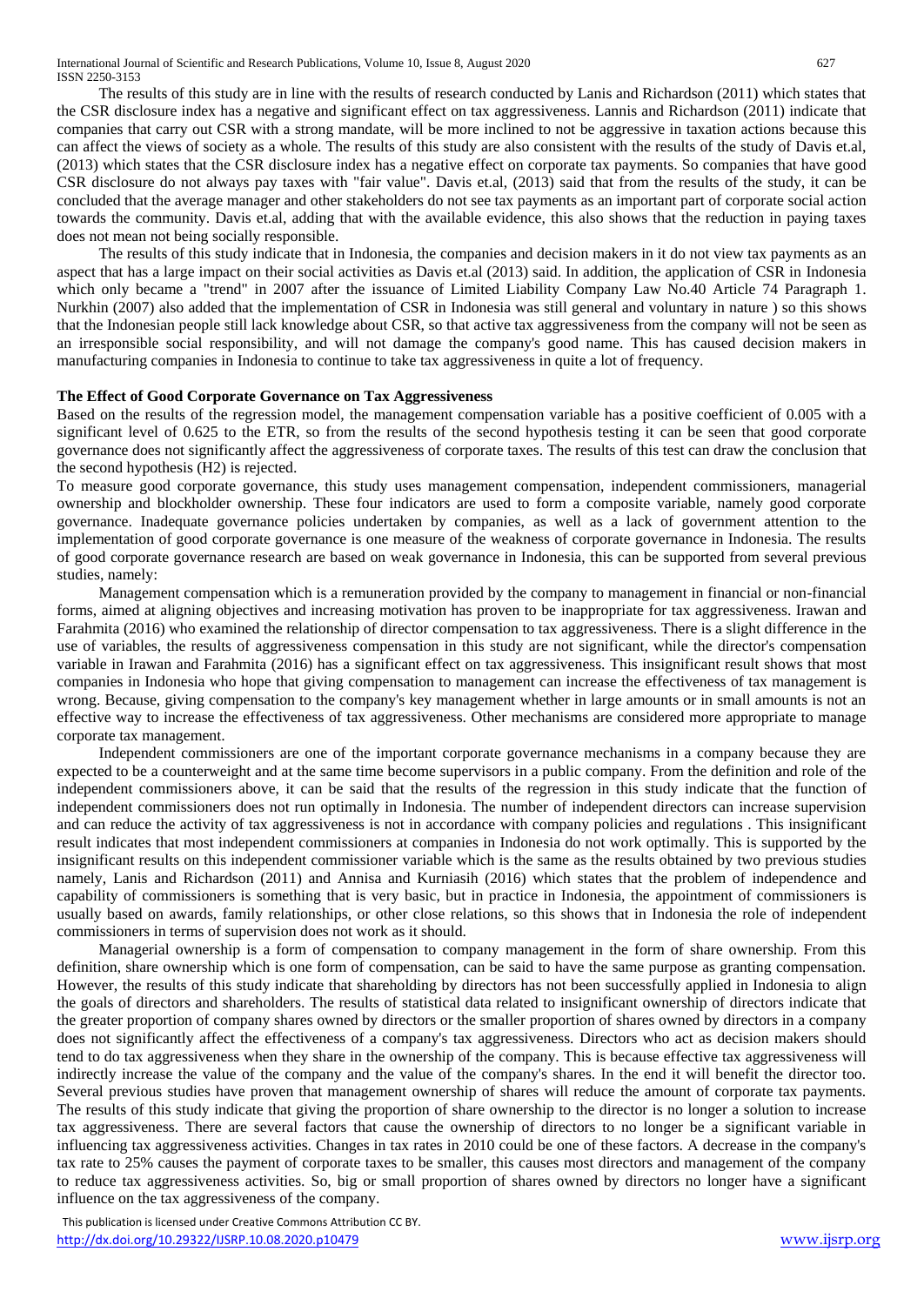Blockholder ownership as an ownership of outsiders with a percentage of ownership above 5% actually helps to add incentive to supervision of the company, however, similar results are obtained as other corporate governance mechanisms in this study. Blockholders have not yet demonstrated their role as boosting quality of supervision in companies in Indonesia. This result is the same as the results obtained by Lanis and Richardson (2011) who also found that ownership of blockholders does not significantly affect tax aggressiveness, because ownership of blockholders ownership by majority shareholders in influencing tax aggressiveness when compared with other corporate governance mechanisms. This relationship is due to the National Governance Policy Committee (KNKG) states that shareholders must realize that in carrying out their rights and responsibilities must also consider the survival of the company. Blockholders who have greater influence compared to minority shareholders will be one of the most powerful influences in maintaining the survival of the company. Therefore, blockholders who have greater influence than minority shareholders will try to oversee management activities, one of them with better tax aggressiveness.

#### **CONCLUSION** (BOLD, CAPITAL 14 pt)

Disclosure of social responsibility reflected by the index of Corporate Social Responsibility (CSR) disclosure has a negative effect on corporate tax aggressiveness, so the hypothesis is accepted. Companies that carry out CSR with a strong mandate, will be more likely not to be aggressive in taxation actions because this can affect the views of society as a whole. The implementation of CSR in Indonesia which only became a "trend" in 2007 after the issuance of Limited Liability Company Law No.40 Article 74 Paragraph 1. Nurkhin (2007) also added that the implementation of CSR in Indonesia was still general and voluntary in nature so that This shows that the Indonesian people still lack knowledge about CSR, so that active tax aggressiveness from the company will not be seen as an irresponsible social responsibility and will not damage the company's good name. This has caused decision makers in manufacturing companies in Indonesia to continue to take tax aggressiveness in quite a lot of frequency.

Good corporate governance does not affect the tax aggressiveness, so the hypothesis is rejected. Weak corporate governance in Indonesia as measured in this study uses management compensation, independent commissioners, managerial ownership and blockholder ownership due to the lack of good governance policies implemented by the company, as well as the lack of government attention to the implementation of good corporate governance.

For further research, it is better to use more expanded samples besides the manufacturing sector listed on the Indonesia Stock Exchange, so that the results of the study are able to describe the situation in Indonesia. For further research, it can use CSR indicators in addition to the Sembiring indicator and also a proxy other than ETR to measure tax aggressiveness, in order to produce relevant results. For the Government, it is hoped that the government can become input for the renewal of regulations in the field of taxation by considering all aspects of the company's activities, one of which relates to social responsibility activities or corporate social responsibility. For companies, it is hoped that companies in Indonesia will continue to pay attention to the impacts resulting from the tax management efforts undertaken. Companies must be able to produce more than the cost of tax management. In addition, it is expected that the increase in effectiveness and efficiency of tax aggressiveness carried out does not harm the community and the government as a whole, and still pay attention to the principle of sustainability.

#### **REFERENCES**

- Aditama, F. & Anna P. (2013). Pengaruh Perencanaan Pajak Terhadap Manajemen Laba Pada Perusahaan Nonmanufaktur Yang Terdaftar di BEI*.* Universitas Atma Jaya Yogyakarta.
- Alper, D. & A. Anbar. (2011). "Bank Specific and Macroeconomic Determinants of Comercial Bank Profitability: Empirical Evidence from Turkey". Journal Business and Economics. 2 (2). Pp: 139-152.
- Annisa, N. A & Lulus K. (2012). Pengaruh Corporate Governance Terhadap Tax Avoidance. Jurnal Akuntansi & Auditing. 8: 5- 189.
- Anonim. (2006b). Pedoman Umum *Good Corporate Governance* Indonesia. *Komite Nasional Kebijakan Governance*.
- Ang, R. (1997). *Buku Pintar Pasar Modal Indonesia.* Jakarta: Mediasoft Indonesia.
- Ardyansah, D. & Zulaikha. (2014). Pengaruh Size, Leverage, Profitability, Capital Intensity Ratio Dan Komisaris Independen Terhadap Efective Tax Rate (ETR) (Studi Empiris Pada Perusahaan Manufaktur yang Tercatat di BEI Periode 2010-2012). Universitas Diponegoro Semarang.
- Bastian, I. (2006). *Akuntansi Pendidikan.* Jakarta: Erlangga.
- Brigham, E.F., & J.F. Houston. (2006). *Dasar-Dasar Manajemen Keuangan* (Edisi ke-10), Alih Bahasa Ali Akbar Yulianto (Jilid 1) Jakarta: Salemba Empat.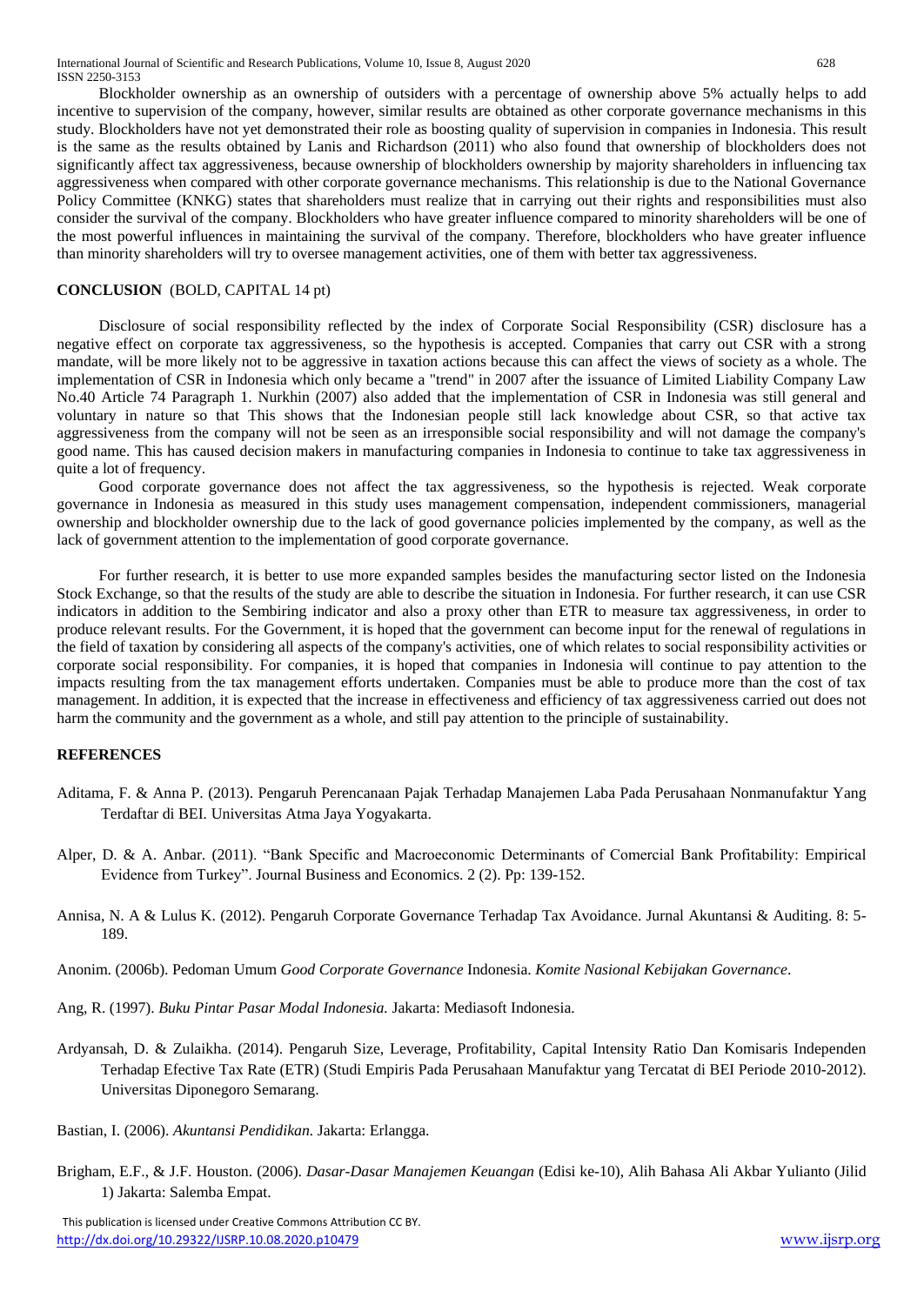- Budi, C. (2014). *Buka Rahasia Bank Untuk Pajak.* [online]. Tersedia: [www.investor.co.id/home/buka-rahasia-bank-untuk](http://www.investor.co.id/home/buka-rahasia-bank-untuk-pajak/79026%20%5b30)[pajak/79026 \[30](http://www.investor.co.id/home/buka-rahasia-bank-untuk-pajak/79026%20%5b30) Mei 2014]
- Chai, H, dan Liu, Q. (2010). Competition and Corporate Tax Avoidance: Evidence from Chinese Industrial Firms.www.ssrn.com.
- Chen, S., Chen, X., Cheng, Q., & Shevlin, T. (2010). Are Family Firms More Tax Aggressive Than Non-fam-ily Firms? Journal of Financial Economics, 95: 41-61.
- Clarkson, P. M., Li, Y., Richardson, G. D., & Vasvari, F. P. 2008. Revisiting the relation between environmental performance and environmental disclosure: An empirical analysis. *Accounting, Organizations and Society*, *33*(4), 303-327.
- Darmawan, I G. H. dan I Made Sukartha. (2014). Pengaruh Penerapan *Corporate Governance*, *Leverage, Return on Assets*, dan Ukuran Perusahaan Pada Penghindaran Pajak. E-Jurnal Akuntansi Universitas Udayana. ISSN: 2302-8556. 143-161.
- Darmadi, Nur Hakim dan Zulaikha. (2013). "Analisis Faktor yang Mempengaruhi Manajemen Pajak dengan Indikator Tarif Pajak Efektif." Diponegoro Journal Of Accounting, Vol. 2, No. 4. Tahun 2013. Hal 1-12.
- DeAngelo, L.E. (1981). Auditor Size and Audit Quality. Journal of Accounting & Economics, Vol 3: 183-199.
- Desai, M. A. dan D. Dharmapala. (2007). Corporate Tax Avoidance and Firm Value. Journal of Financial Economics. Desai, M.A. and D. Dharmapala. 2006. Corporate Tax Avoidance and High-Powered Incentives. Journal of Financial Economics, 79: 145-179..
- Freedman, J. (2003). Tax and corporate responsibility. *Tax Journal*, *695*(2), 1-4.
- Ghozali, I. (2011). *Aplikasi Analisis Multivariate dengan Program IBM SPSS 19*. Semarang: Badan Penerbit Universitas Diponegoro.
- ------------. (2013). *Aplikasi Analisis Multivariate dengan Program IBM SPSS 21 Update PLS Regresi*. Semarang: Badan Penerbit Universitas Diponegoro.
- Guna, W.I., & A. Herawaty. (2010). Pengaruh Mekanisme Good Corporate Governance, Independensi Auditor, Kualitas Audit Dan Faktor Lainnya Terhadap Manajemen Laba. STIE Trisakti.
- Halim, A. (2007). *Akuntansi Keuangan Daerah* (Edisi ke-3). Jakarta: Salemba Empat.
- Handayani, RR.S., & A.D. Rachadi. (2009). "Pengaruh Ukuran Perusahaan Terhadap Manajemen Laba". Jurnal Bisnis dan Akuntansi, 11 (1). April-2009: 33-56.
- Healy, P.M., & J.M. Wahlen. (1999). "A Review of the Earnings Management Literature and its Implications for Standard Setting". Accounting Horizon, 13 (4). Dec-1999: 365-383
- Irawan, H. P. dan Aria F. (2012). Pengaruh Kompensasi Manajemen dan Corporate Governance terhadap Manajemen Pajak Perusahaan. Simposium Nasional Akuntansi XV. 20-22 September, Banjarmasin.
- Jensen, M.C. dan William H. Meckling. (1976). Theory of The Firm: Managerial Behavior, Agency Cost and Ownership Structure. Journal of Financial Economics,Vol. 3: 305-360.
- Jogiyanto. (2007). *Teori Portofolio dan Analisis Investasi.* Yogyakarta: BPFE.
- Kaihatu, T. S. (2006). *Good Corporate Governance* dan Penerapannya di Indonesia. Jurnal Manajemen dan Kewirausahaan Vol. 8 No. 1 Ed Maret.
- Kasmir. (2004). *Manajemen Perbankan*. Jakarta: Rajawali Pers.
- Kurniasih, T., & M.R. Sari. (2013). "Pengaruh Return On Assets, Leverage, Corporate Governance, Ukuran Perusahaan Dan Kompensasi Rugi Fiskal Pada Tax Avoidance". Buletin Studi Ekonomi, 18 (01). 02-2013: 58-66.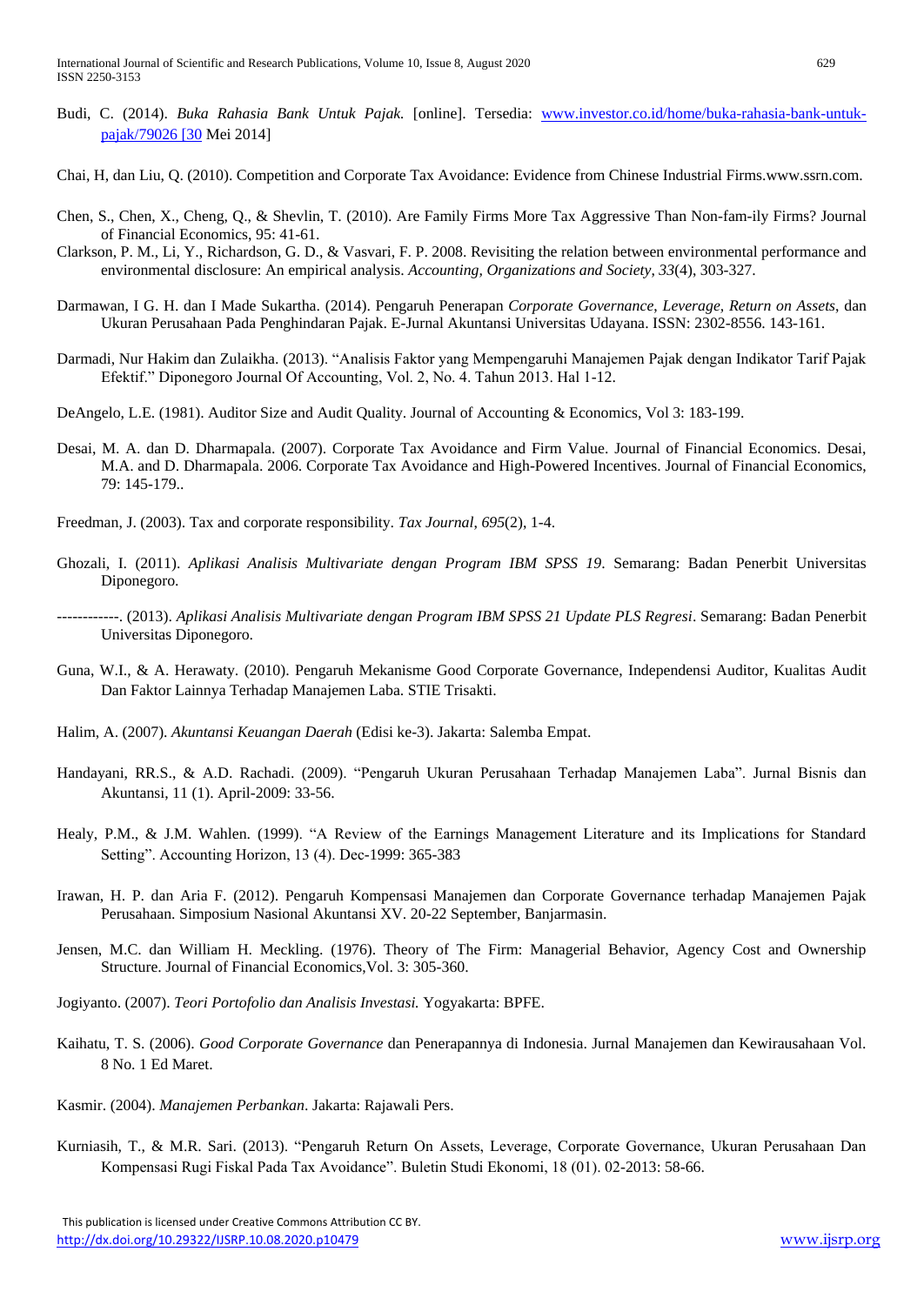- Kurniati, E. Rahadi B dan Danial M. (2010). *Implementing Environmental Management Accounting (EMA) in Improving Eco-Efficiency on Corporate Activities: Case Study on Sugarcane*. Journal of Applied Sciences in Environmental Sanitation. Vol 5, No. 4. Hal. 403-410
- Kustiani, E. (2009). Pengaruh Operating Leverage Terhadap Profitabilitas Pada Perusahaan Daerah Air Minum (PDAM) Kota Bandung. Universitas Komputer Indonesia Bandung.
- Richardson, G., Taylor, G., & Lanis, R. (2013). The impact of board of director oversight characteristics on corporate tax aggressiveness: An empirical analysis. *Journal of Accounting and Public Policy*, *32*(3), 68-88.
- Luayyi, S. (2010). "Teori Keagenan Dan Manajemen Laba Dari Sudut Pandang Etika Manajer". Jurnal Akuntansi EL-MUHASABA, 01 (02). 07-2010: 199-216.
- Lanis, R. & Richardson, G. (2012). "Corporate Social Responsibility and Tax Aggressiveness : An Empirical Analysis". Hourna of Accounting and Public Policy, 03 (1). 86-108.
- Luhgiatno. (2008). Analisis Pengaruh Kualitas Audit terhadap Manajemen Laba (Studi pada Perusahaan yang Melakukan IPO di Indonesia). http://eprints.undip.ac.id
- Lumbantoruan, S. (1996). *Akuntansi Pajak.* Jakarta: Grasindo.
- Meilinda, M., & N. Cahyonowati. (2013). "Pengaruh Corporate Governance Terhadap Manajemen Pajak". Diponegoro Journal of Accounting, 02 (03). 2013.
- Minnick, K., & Noga, T. (2010). Do corporate governance characteristics influence tax management?. *Journal of Corporate Finance*, *16*(5), 703-718.
- Mulyono, Djoko. (2010). Hukum Pajak, Konsep, Aplikasi, dan Penuntun Praktis, Yogyakarta: Penerbit Andi Offset.
- Ompusunggu, A.P. (2011). *Cara Legal Siasati Pajak.* Jakarta : Puspa Swara.
- Pearce II, J.A., & R.B.Jr. Robinson. (2008). *Manajemen Strategis-Formulasi, Implementasi, dan Pengendalian* (Edisi ke-10). Jakarta: Salemba Empat.
- Philips, J.M.P. & S.O. Rego. (2003). "Earnings Management : New Evidence Based on Deferred Tax Expense". The Accounting Review. 78 (2). 2003: 491-521.
- Prasetyantoko, A. (2008). *Bencana Finansial, Stabilitas Sebagai Barang Publik.* Jakarta: Kompas Media Nusantara.
- Resmi, S. (2008). *Perpajakan Teori dan Kasus* (Edisi ke-4). Jakarta: Salemba Empat.
- Retno, R. D., & Priantinah, D. (2012). Pengaruh Good Corporate Governance dan Pengungkapan Corporate Social Responsibility Terhadap Nilai PErusahaan (Studi Empiris Pada Perusahaan yang Terdaftar di Bursa Efek Indonesia Periode 2007- 2010). *Jurnal Nominal, 1 No. 1*.
- Riyanto, B. (2008). *Dasar-Dasar Pembelanjaan Negara.* Yogyakarta: BPFE.
- Rumuy, R. & R. Effendi. (2013). "Penerapan Perencanaan Pajak Penghasilan Badan Sebagai Upaya Efisiensi Pembayaran Pajak PT Sinar Sasongko". STIE MDP.
- Rustiarini, N. W. (2010). Pengaruh *Corporate Governance* Pada Hubungan *Corporate Social Responsibility* dan Nilai Perusahaan. *Simposium Nasional Akuntansi 13 Purwokerto*.
- Noor, R. Md., dan Sabli, M. (2012). Tax Planning and *Corporate governance*. International Conference on Business and Economic Research (3<sup>rd</sup> ICBER) Proceeding. Bandung.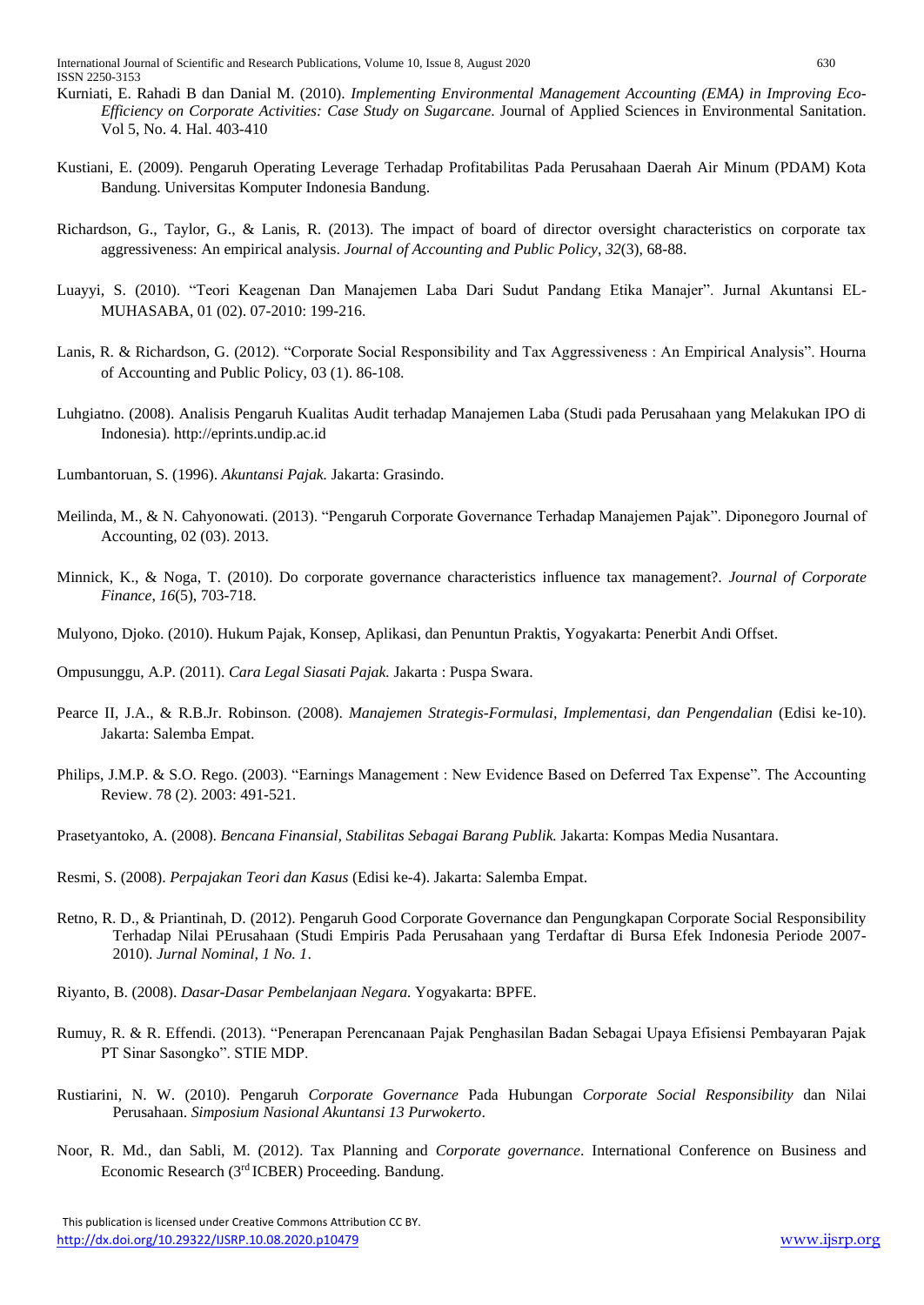- Said, R.M. & M.H. Tumin. (2011). "Performance and Financial Ratios of Commercial Banks in Malaysia and China". International Review of Business Research Papers. 7 (2). pp: 157-169.
- Sari, K.S., dan Martani, Dwi. (2010). Ownership Characteristic, Corporate Governance, and Tax Aggressiveness. The 3rd Accounting and The 2nd Colloquium.
- Sartono, A. 2008. *Manajemen Keuangan.* Yogyakarta: BPFE.
- Sartori, Nicola. (2010). Effect of Strategic Tax Behaviors on Corporate Governance.www.ssrn.com
- Sawir, A. (2004). *Kebijakan Pendanaan dan Restrukturisasi Perusahaan.* Jakarta: PT Gramedia Pustaka Utama.
- Schipper, K. (1989). "Earnings Management". Accounting Horizon, 3 (4). Pp. 91-102. Tersedia: [http://fisher.osu.edu/~young.53/Schipper Earn](http://fisher.osu.edu/~young.53/Schipper%20Earn) Mgmt. [24 April 2014]
- Scott, W.R. (2012). *Financial Accounting Theory* (Edisi ke-6), USA: Prentice Hall.
- Setiawati, L. & A. Na'im. (2001). "Bank Health Evaluation by Bank Indonesia and Earnings Management in Banking Industry". Gajahmada International Journal of Bussiness, 2 (2). 159-176.
- Sembiring, E. R. (2005). Karakteristik Perusahaan dan Pengungkapan Tanggung Jawab Sosial: Studi Empiris pada Perusahaan yang Tercatat di Bursa Efek Jakarta. *Simposium Nasional Akuntansi 8*. Solo.
- Sjahrial, D. (2009). *Manajemen Keuangan.* Jakarta: Mitra Wacana Media.
- Suandy, E. (2011). *Hukum Pajak* (Edisi ke-5). Jakarta: Salemba Empat.

------------. 2011. *Perencanaan Pajak* (Edisi ke-5). Jakarta: Salemba Empat.

- Sudarmadji, A.M. & L. Sularto. (2007). "Pengaruh Ukuran Perusahaan, Profitabilitas, Leverage, dan Tipe Kepemilikan Perusahaan Terhadap Luas Voluntary Disclosure Laporan Keuangan Tahunan". Proceeding PESAT, 2. 21-22 Agustus 2007.
- Sugiyono. (2006). Statistika Untuk Penelitian. Cetakan Ketujuh. Bandung: CV. Alfabeta.
- Sulistyanto, S. (2008). *Manajemen Laba teori dan model empiris.* Jakarta: Grasindo.
- Sumomba, C.R. (2010). Pengaruh Beban Pajak Tangguhan dan Perencanaan Pajak terhadap Praktik Manajemen Laba pada Perusahaan Manufaktur yang Terdaftar di Bursa Efek Indonesia. Universitas Atma Jaya Yogyakarta.
- Supramono & T.W. Damayanti. (2010). *Perpajakan Indonesia – Mekanisme dan Perhitungan*. Yogyakarta: ANDI.
- Suwito, E., & A. Herawaty. (2005). "Analisis Pengaruh Karakteristik Perusahaan Terhadap Tindakan Perataan Laba Yang Dilakukan Oleh Perusahaan Yang Terdaftar Di Bursa Efek Jakarta". Simposium Akuntansi VIII. Solo, 15-16 September.
- Suyanto, K.D., & Supramono, (2012). "Likuiditas, Leverage, Komisaris Independen, Dan Manajemen Laba Terhadap Agresivitas Pajak Perusahaan". Jurnal keuangan dan Perbankan, 16 (02). 05-2012: 167-177.
- Syakhroza, Akhmad. (2005). Corporate Governance : Sejarah dan Perkembangan, Teori, Model, dam Sistem Governance serta Aplikasinya pada Perusahaan BUMN. Lembaga Penerbit FEUI. Jakarta.
- Tanoto, T., & G. Soepriyanto. (2013). Analisis Dampak Reformasi Perpajakan PPh Badan Dan Faktor-Faktor Yang Berpengaruh Terhadap Tarif Pajak Efektif Pada Perusahaan Go Public Di Indonesia. Universitas Binus.